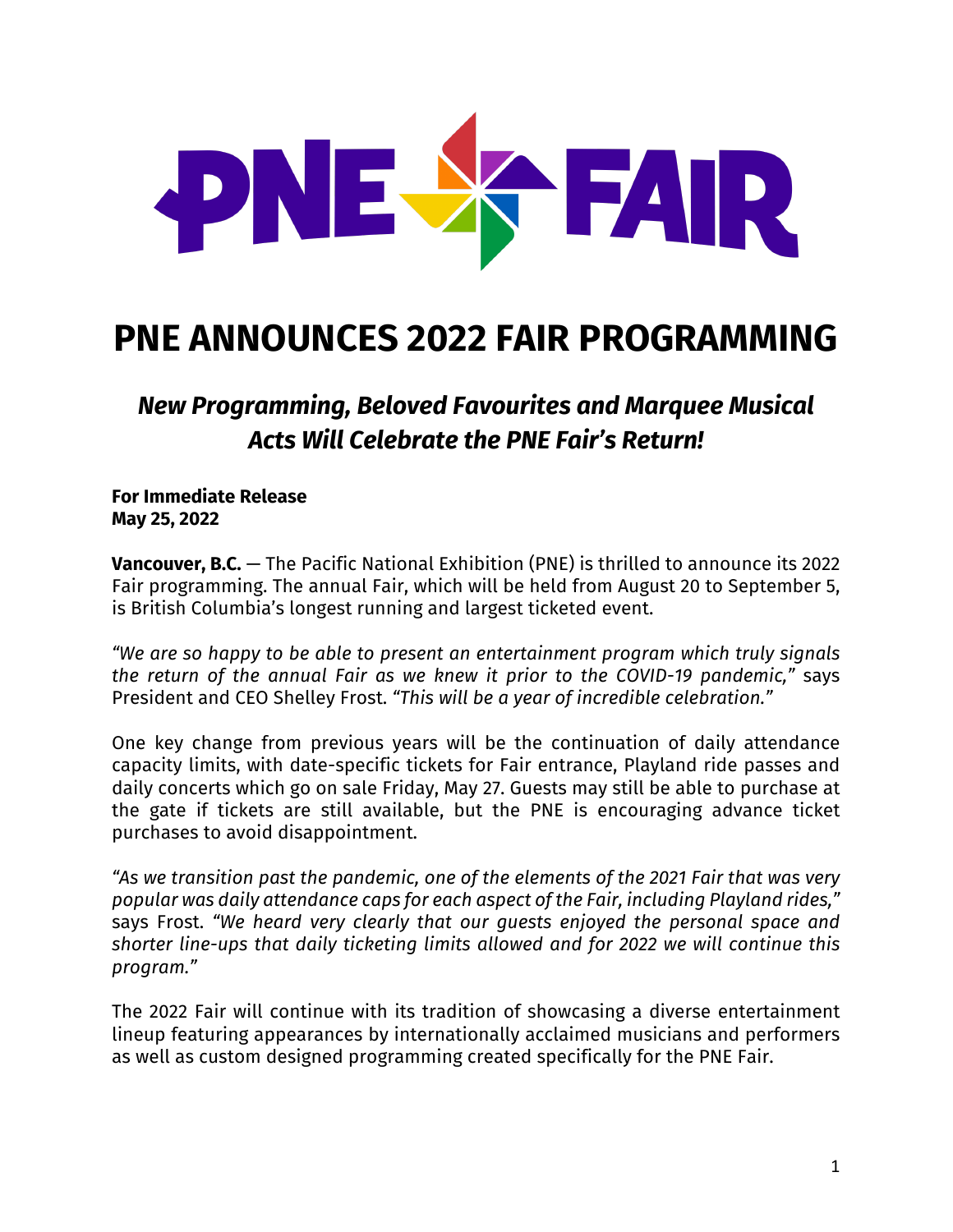## **Summer Night Concerts**

PNE Fair guests will enjoy sensational performances this year featuring some of music history's biggest names in Pop, Rock, and R&B.

*"We are pleased to present a concert series that reflects the wide variety of musical tastes of the PNE fairgoers,"* says PNE Creative Director Patrick Roberge. *"This year's line up really has something for everyone, and we know the artists are excited to perform at this year's Fair."*

The Summer Night Concerts will run every evening the Fair is open, starting on Saturday August 20th on the GMC Stage in the PNE Amphitheatre. **New for 2022 is the Amphitheatre being a fully paid venue for all performances, and tickets will be going on sale starting May 27th at www.ticketleader.ca. NOTE: There will not be an allocation of free tickets available for Summer Night Concerts this year. All concert goers will need a paid ticket. There will be a combination of reserved seats for superfans and inexpensive standing room only floor tickets. Ticket prices will range from as low as \$15.00 up to \$79.00 plus service charges per ticket. Fans interested in purchasing a ticket to a Summer Night Concert should visit: www.TicketLeader.ca for more details and show specific pricing.**

Highlights of the 2022 Summer Night Concerts include: **The B-52s Farewell Tour**. With 20 million albums worldwide, The B-52s 1979 self titled album *The B-52's* is included as one of *Rolling Stone*'s "500 Greatest Albums of All Time".

Another highlight will be the legendary Canadian countrified rock band Blue Rodeo, who sold out their PNE Fair performance in 2019!

The PNE is also pleased to welcome **the Barenaked Ladies with Special Guest Kim Mitchell.** Over the course of their remarkable career, Barenaked Ladies have sold over 15 million albums, written multiple top 20 hits, garnered 2 Grammy nominations, won eight JUNO Awards, had Ben & Jerry's name an ice cream after them ("If I Had 1,000,000 Flavours").

What will undoubtably be one of the most anticipated 2022 Fair performances will be Rock and Roll Hall of Fame inductee **Chicago**! Hailed as one of the "most important bands in music since the dawn of the rock and roll era, the legendary rock and roll band with horns, Chicago, came in as the highest charting American band in Billboard Magazine's Top 125 Artists Of All Time. And Chicago is the first American rock band to chart Top 40 albums in six consecutive decades.

The PNE is thrilled to welcome the **Steve Miller Band** to the 2022 Fair lineup.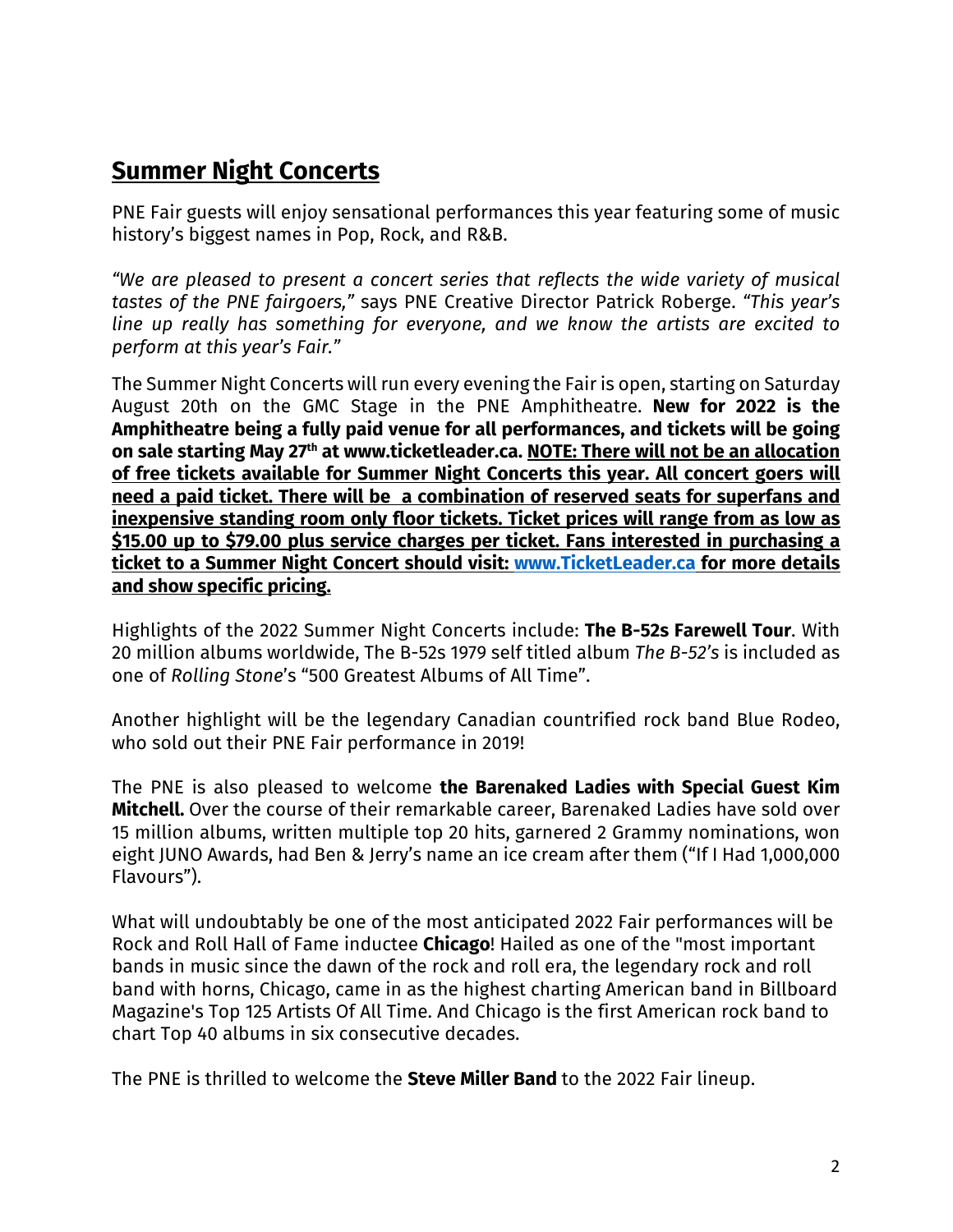Guitarist, multi-platinum-selling singer-songwriter, bandleader, Rock and Roll Hall of Fame inductee, and Songwriters Hall of Fame electee Steve Miller is beyond excited to finally get back on the road.

For 90's fans, the PNE is proud to present **TLC** and **Shaggy** on a special double bill evening event. TLC's influence transcends genres from pop, hip-hop, R&B to fashion and female empowerment. To date, TLC has sold 85 million Records Worldwide, had 4 Number One singles in the US, 10 Top Ten singles in the US, won 4 Grammy Awards, 5 MTV Awards, 5 Soul Train Awards, and 4 Multi-Platinum selling albums.

As the only diamond-selling dancehall artist in music history, **Shaggy** has sold more than 40 million album units to date, in addition to landing eight singles on the Billboard Hot 100 and seven albums on the Billboard 200 (including four in the top 40). He has received 2 Grammy Awards and is among the top 3 streamed reggae artists of all time on Spotify.

Country fans will be excited to learn that the **Brothers Osborne** will be a featured act at the 2022 Fair on Friday September 2nd and Canadian legends **Randy Bachman** and **Burton Cummings** will perform on the Saturday night of the Labour Day Weekend! In the past 50 years Bachman Cummings (Randy Bachman and Burton Cummings) have written some of the greatest songs of the past five decades. Together theirs is undoubtedly the Great Canadian Songbook.

*And, on* Sunday, September 4 the PNE is thrilled to welcome **The Beach Boys – Sixty Years of the Sounds of Summer.**

As The Beach Boys mark more than a half century of making music, the group continues to ride the crest of a wave unequalled in America's musical history. The Beach Boys – who have become synonymous with the California lifestyle and an American icon, are bringing their "Sixty Years of the Sounds of Summer" tour to fans around the world.

The Beach Boys are led by Mike Love, who, along with long-time member Bruce Johnston, musical director Scott Totten, Brian Eichenberger, Christian Love, Tim Bonhomme, John Cowsill, Keith Hubacher and Randy Leago continue the legacy of the iconic band. This concert will not feature Brian Wilson, Al Jardine or David Marks.

The PNE is also proud to present for the first time as part of the Summer Night Concert series, the **Stars of Drag**. Featuring the superstars of drag, including Eureka, Ginger Minj, Plastique Tiara, Trinity The Tuck and Vancouver's own Kendall Gender, this *Night of True Colours* is billed as an all-ages eleganza extravaganza.

## **Complete listing of the 2022 Summer Night Concert Series:**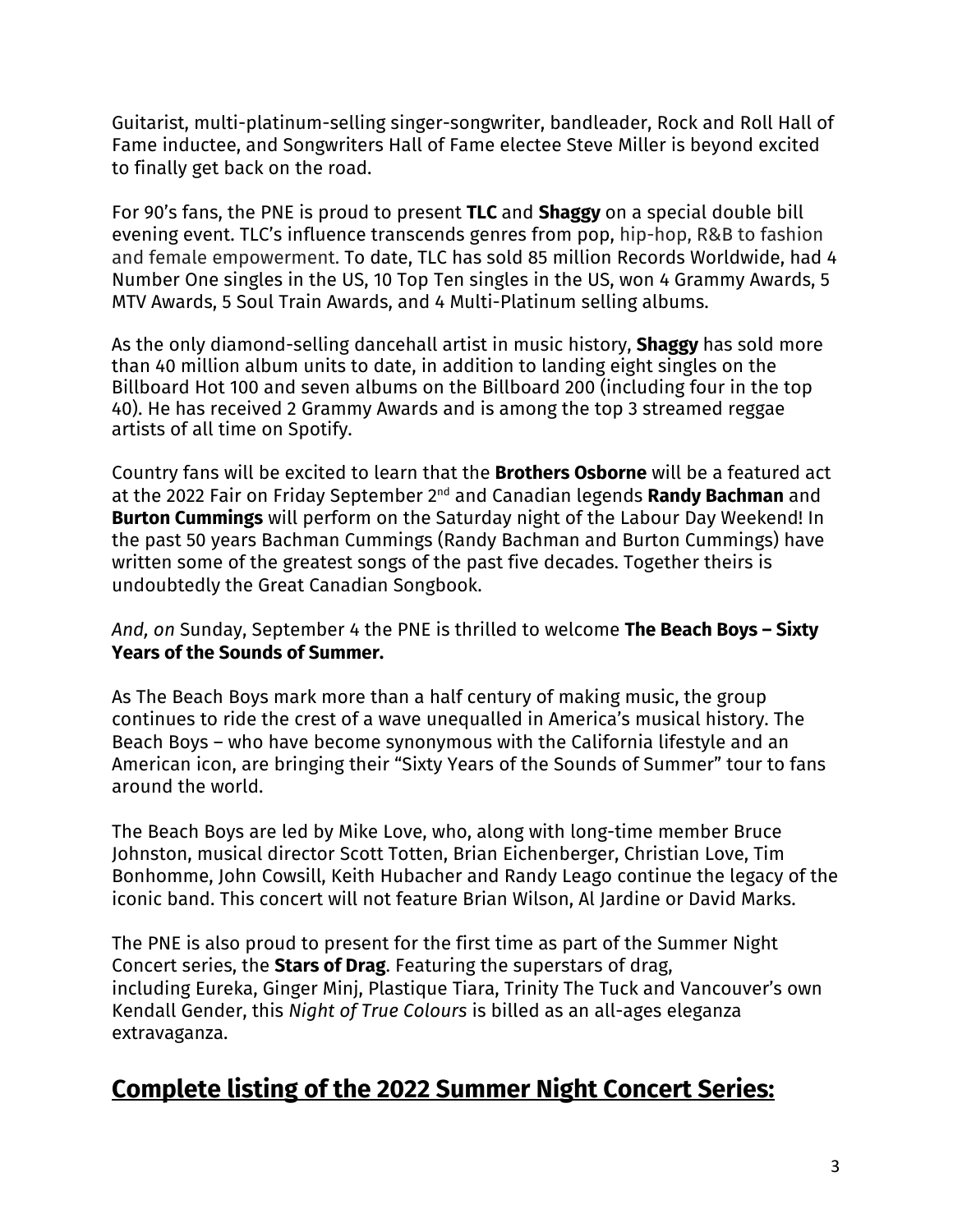| Saturday, August 20 -   | <b>The B-52s Farewell Tour</b>                                                            |
|-------------------------|-------------------------------------------------------------------------------------------|
| Sunday, August 21 -     | <b>Blue Rodeo</b>                                                                         |
| Tuesday, August 23 -    | <b>Barenaked Ladies with Special Guest Kim</b><br><b>Mitchell</b>                         |
| Wednesday, August 24 -  | <b>CAKE</b>                                                                               |
| Thursday, August 25 -   | Vancouver Symphony Orchestra - Classical<br><b>Mystery Tour: A Tribute to the Beatles</b> |
| Friday, August 26 -     | Stars of Drag - "A Night of True Colours"                                                 |
| Saturday, August 27 -   | <b>Gipsy Kings Feat. Nicolas Reyes</b>                                                    |
| Sunday, August 28 -     | Chicago                                                                                   |
| Tuesday, August 30 -    | <b>Steve Miller Band</b>                                                                  |
| Wednesday, August 31 -  | <b>TLC &amp; Shaggy</b>                                                                   |
| Thursday, September 1 - | <b>Brothers Osborne</b>                                                                   |
| Friday, September 2 -   | <b>Nelly</b>                                                                              |
| Saturday, September 3 - | <b>BACHMAN CUMMINGS</b>                                                                   |
| Sunday, September 4 -   | The Beach Boys - Sixty Years of the Sounds<br>of Summer                                   |
| Monday, September 5 -   | <b>Chaka Khan &amp; Patti LaBelle</b>                                                     |

# **2022 Entertainment and Attractions**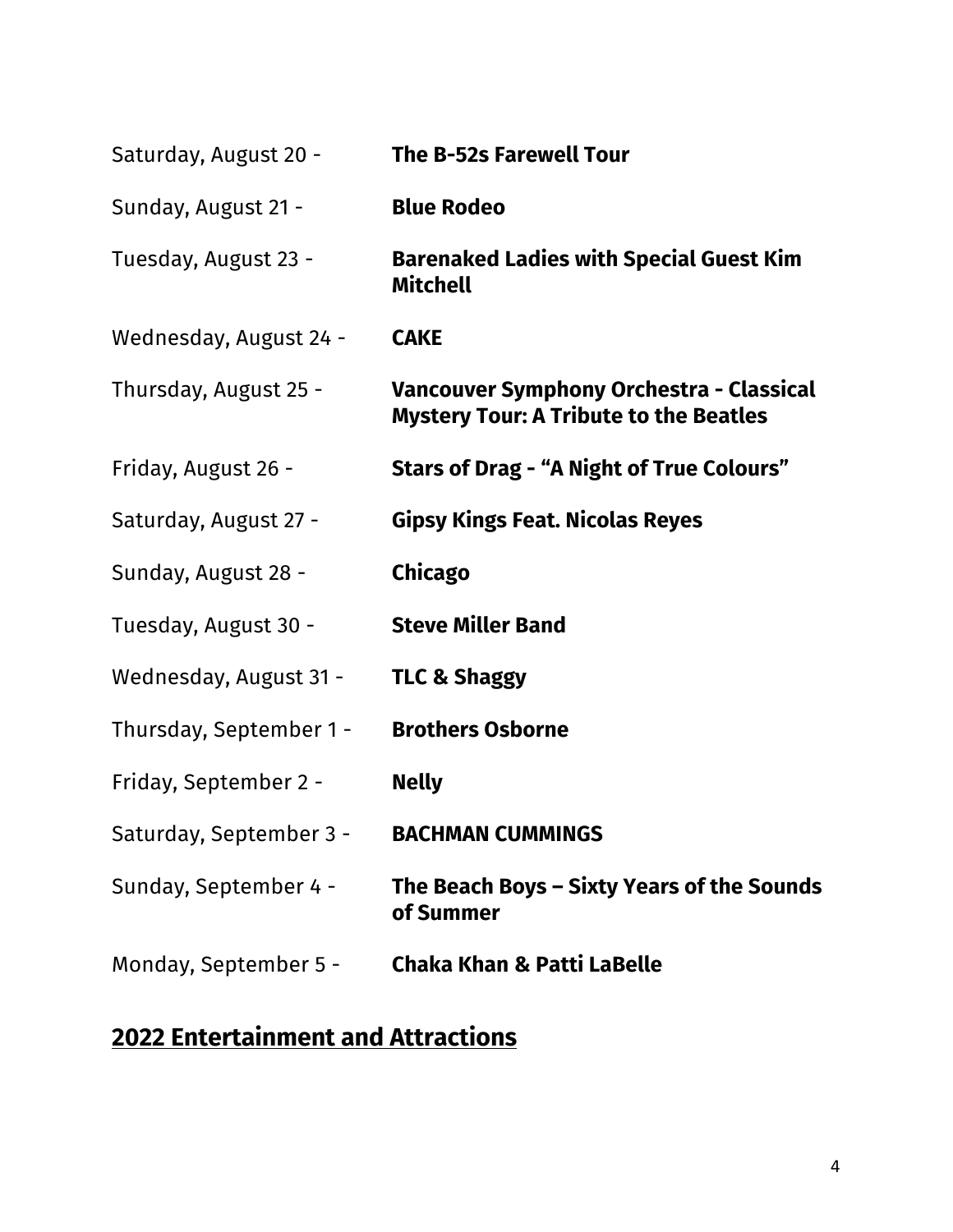## **The Stars of the Peking Acrobats**

For the last thirty-two years, **THE STARS OF THE PEKING ACROBATS®** have redefined audience perceptions of Chinese acrobatics. They perform daring manoeuvres atop a precarious pagoda of chairs and display their technical prowess at such arts as trickcycling, precision tumbling, juggling, somersaulting, and gymnastics. They push the limits of human ability, defying gravity with amazing displays of contortion, flexibility, and control, creating an exuberant entertainment event with the festive pageantry of a Chinese Carnival.

Daily: 4:00pm & 7:30pm Free with admission

## **The Flying Fools High Dive Show**

Fun for all ages! These incredible world class divers will make you laugh and make you gasp as they dive from incredible heights. Don't close your eyes and hold your breath as you watch acrobats plunge from 80 feet in the air.

Daily: 2:00pm, 3:30pm & 7:00pm Free with admission

#### **The SuperDogs™ presents Pawvengers**

The **SuperDogs™** unleash their super in a whole new way as they celebrate the world's greatest superheroes AND foil a supervillain of their own! It's a mystery wrapped in an adventure wrapped in the high-flying fun of a SuperDogs show!

Daily in the Pacific Coliseum: 12:30pm, 2:30pm, 6:00pm Free with admission

## **Blue's Dance Party**

Come sing and dance with Blue the Bear and his friends in this interactive multimedia dance party!

Daily at the BCAA TOON CITY stage: 1:30pm & 4:00pm Free with admission

#### **Action Austin – A Safari Adventure**

Join Action Austin, together with the help of his friends, on a deep safari in search of the missing pink star diamond! This musical stage show is perfect for the whole family – if you're ready for an adventure, come sing along, join the fun and help Action Austin find the missing gem.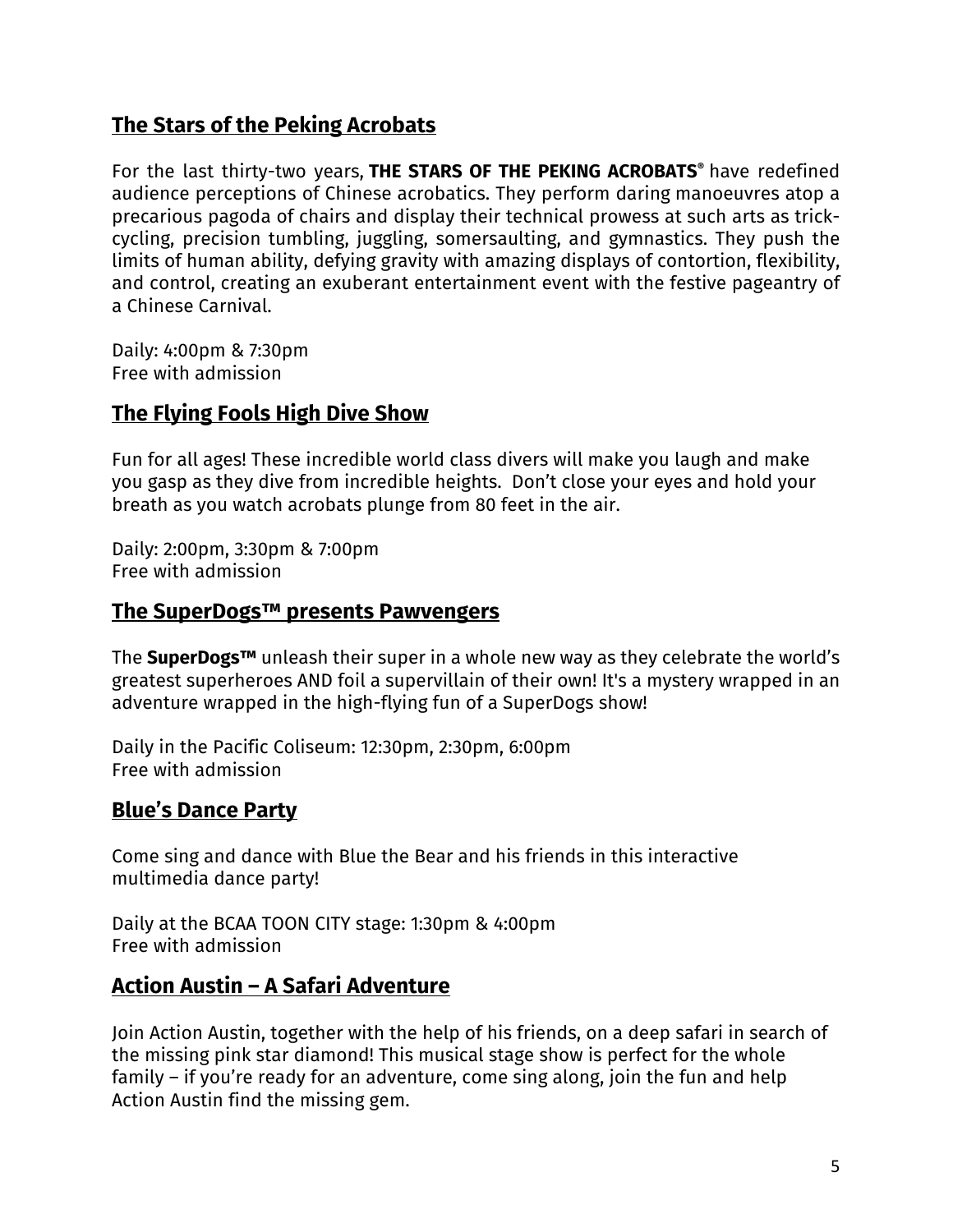Daily at the BCAA TOON CITY stage: 12:30pm, 2:30pm & 5:00pm Free with admission

## **Family Flix**

When the sun goes down, join us for your favourite family movies on the big screen nightly at Toon City. Bring a blanket and enjoy an outdoor movie night for the entire family.

Nightly at the BCAA TOON CITY stage: 7:30pm Free with admission

## **Electric Fire – A Nightly Pyro Musical**

Join us for a nightly pyro musical where the skies will erupt with flying rockets, exploding fire, live performers, and high-voltage intensity. It's a live immersive show experience.

Two Shows Nightly at Festival Park: 9:15pm and 10:15pm Free with admission

## **Cultural Showcase**

On the Stage at Festival Park, join us for a cultural mosaic of dynamic dancers, exhilarating musical performers and other special guests! This celebration of British Columbia's diverse cultural landscape will delight fairgoers of all ages and backgrounds.

Daily at Festival Park: 1:00pm, 3:00pm, 4:00pm & 5:30pm Free with admission

#### **Dueling Pianos**

Returning to the Fair is Dueling Pianos. New for 2022 are two new talented piano players going head-to-head. Come request your favourite tune, raise a glass and sing along - it's a roaring good time every night at Dueling Pianos.

Nightly at Festival Park: 7:00pm, 8:15pm, 9:30pm & 10:30pm Free with admission

## **REVEL DISTRICT**

Welcome to the Revel District – Indulge your wild! Come enjoy the entertainment zone at the PNE Fair. Get ready to revel in fun, food and entertainment.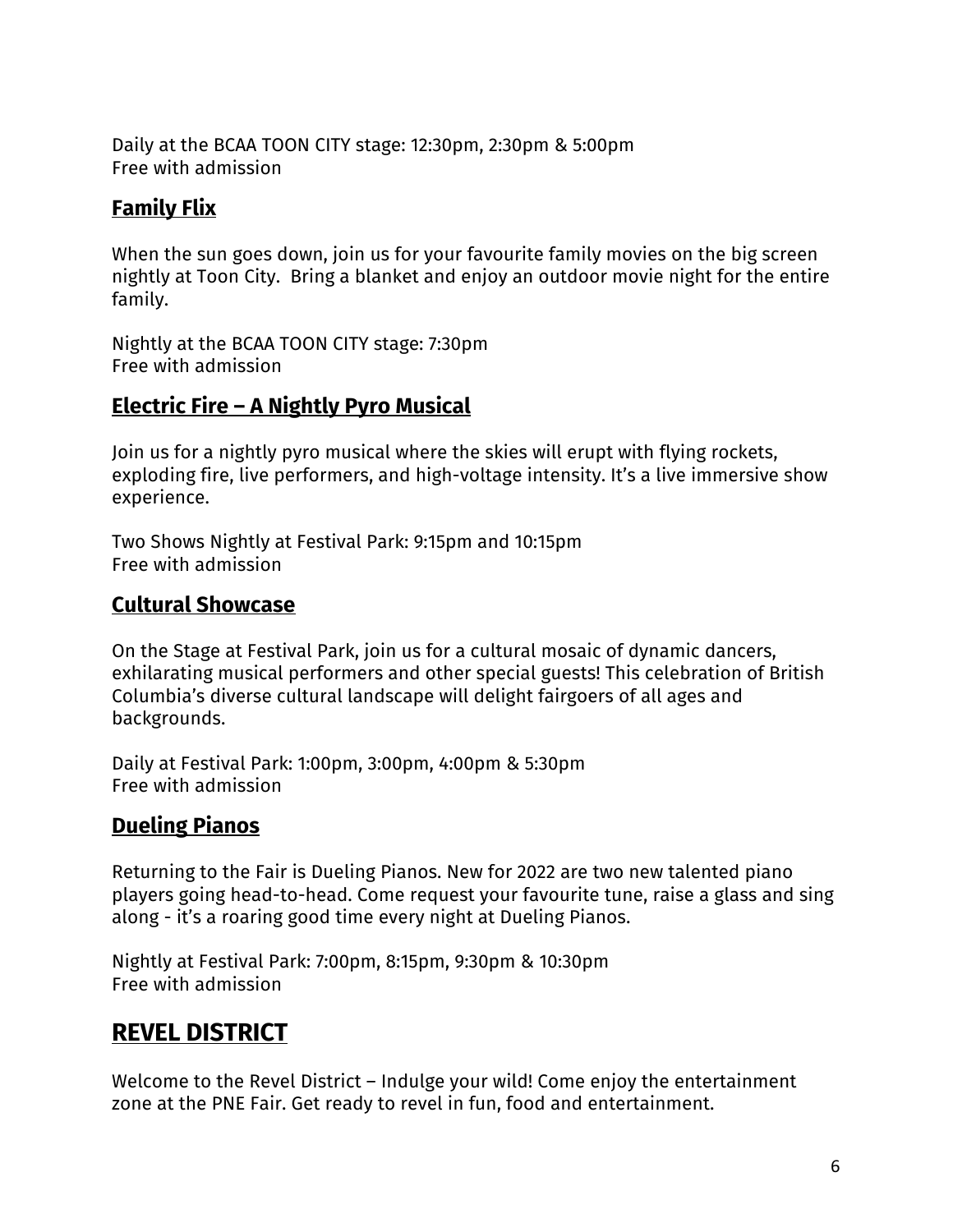### **For the Love of Drag**

A tribute show of legendary icons. This 30-minute energetic show features a cast of superstar drag queens who not only recreate but duplicate the likenesses of stars ranging from Cher, Tina Turner, Lady Gaga, Madonna and more. Come join us and celebrate drag artistry and world-class DRAG celebrity impersonations.

Daily at the Coca-Cola Stage: 4:30pm / 6:00pm Free with admission

## **Coca-Cola Stage**

Grab a bite or your favourite beverage and sit back for Live music, as the entertainment never stops in the Revel District! Stay late and party the night away with nightly live music.

Free with admission

## **AGRICULTURE AT THE FAIR**

One of the most popular areas of the annual Fair. The agricultural area goes back to the very first Fair in 1910 and remains at the heart of the Fair today. Get up close to your favourite barnyard animals and learn about the importance of British Columbia's agricultural sector at the Kidz Discovery Farm, the 4-H Festival, the PNE Chef's Garden, the BC Honeybee Centre store and other displays from our partners at the BC Egg Marketing Board, BC Cattlemen's Association, and BC Fresh among others . Crowd favourite Pig Races will also be entertaining guests with their entertaining daily live race to the feed pan!

## **4-H Festival**

The PNE is excited to welcome over 300 members from BC 4-H from all over the province to our 4-H Festival, kicking off the Fair August 20 – 23. Ranging in age from 9 to 19 years old will be showing their 4-H projects at the final festival of their 2022 season.

August  $20<sup>th</sup> - 23<sup>rd</sup>$ PNE Livestock Barns Free with admission

## **Kids Discovery Farm**

Nestled inside Farm Country is the place where kids can try their hand at becoming a 'farmer for an hour' in the Kids Discovery Farm, showcasing 10 sectors of agriculture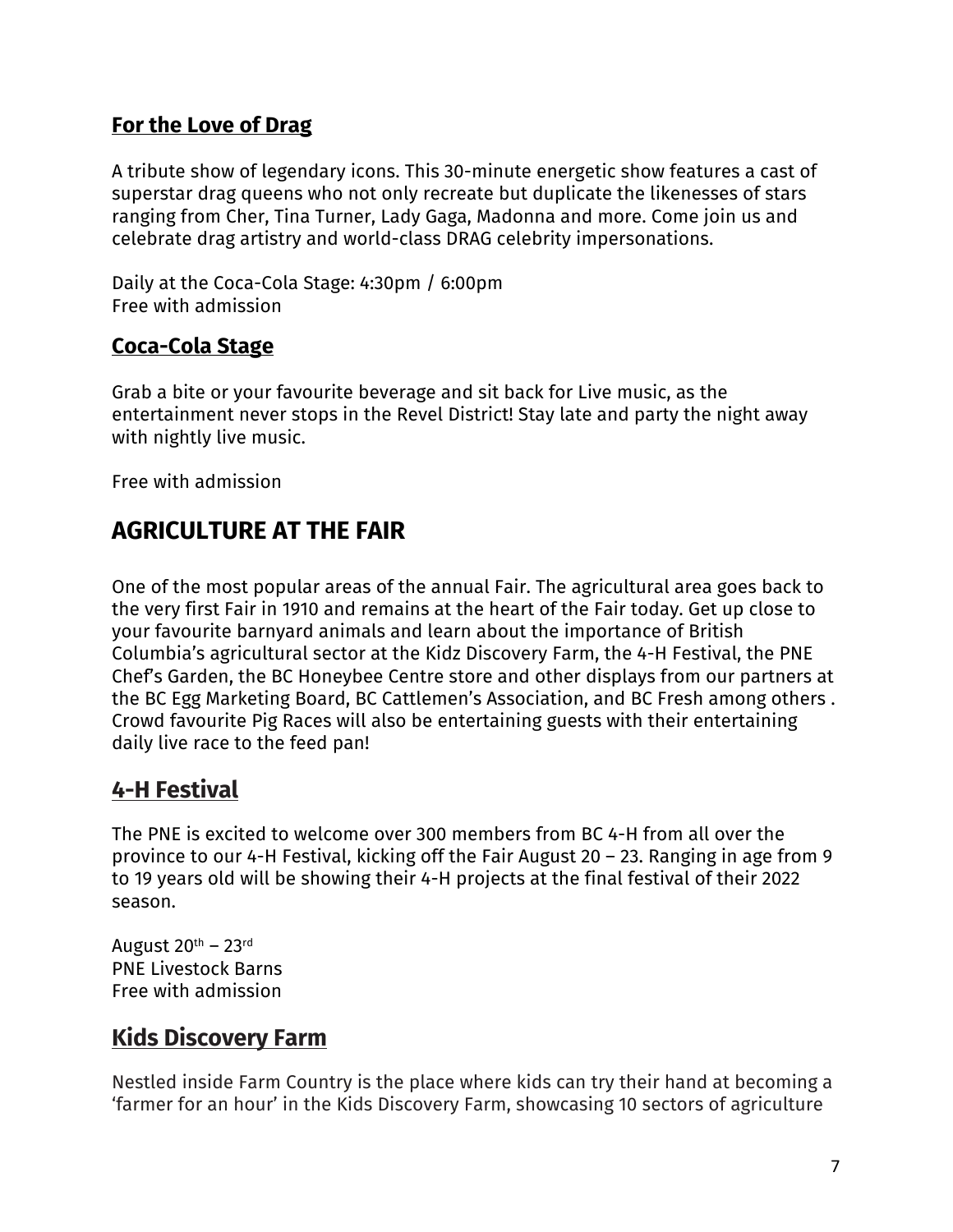with different interactive activities! Try your hand at milking a cow, pedaling a tractor, collecting eggs and harvesting apples in this exciting exhibit! End your 'chores' with a delicious treat as a reward for your hard work! Since its premier in 2009, this funfilled activity has received rave reviews and continues to be even better each year!

PNE Livestock Barns Free with admission

## **PNE MARKETPLACE**

Returning for 2022, the popular PNE Marketplace features 200 exhibitors with a wide range of products. New for this year is an artisan hut area featuring local craftmakers showcasing unique, one-of-kind products.

Also on display in the PNE Marketplace will be the famed Challenger Map. A provincial treasure that took creator George Challenger, his children, and grandchildren seven years to construct, the Challenger Map occupied 1,850 square metres of floor space at its original PNE home in the BC Pavilion complex. Proudly on display from 1954 until 1997, the Map is a topographical scale model of British Columbia made from fir plywood cut into 986,000 pieces. On display at this year's Fair will be a restored section of the original map.

PNE Forum Building Free with admission

## **DINOSAURS AROUND THE WORLD**

Grab your prehistoric passport to the supercontinent of Pangea and get ready to enjoy **Dinosaurs Around the World**,. Discover how plate tectonics, land bridges, and volcanic activity allowed dinosaurs to disperse to all corners of the globe, giving each of today's seven continents its own unique selection of these giant reptiles. In this captivating outdoor exhibition, visitors will be whisked back in time on a dinosaur adventure and a tour of an Earth that's very different from the one we inhabit today.

Near the Toon City Stage Free with admission

## **HOME SHOWCASE BUILDING**

New for 2022 will be a Home Showcase Building located in Rollerland, featuring the PNE Prize Home Display Suite, the PNE Cooking stage and various vendors selling home-related products and services.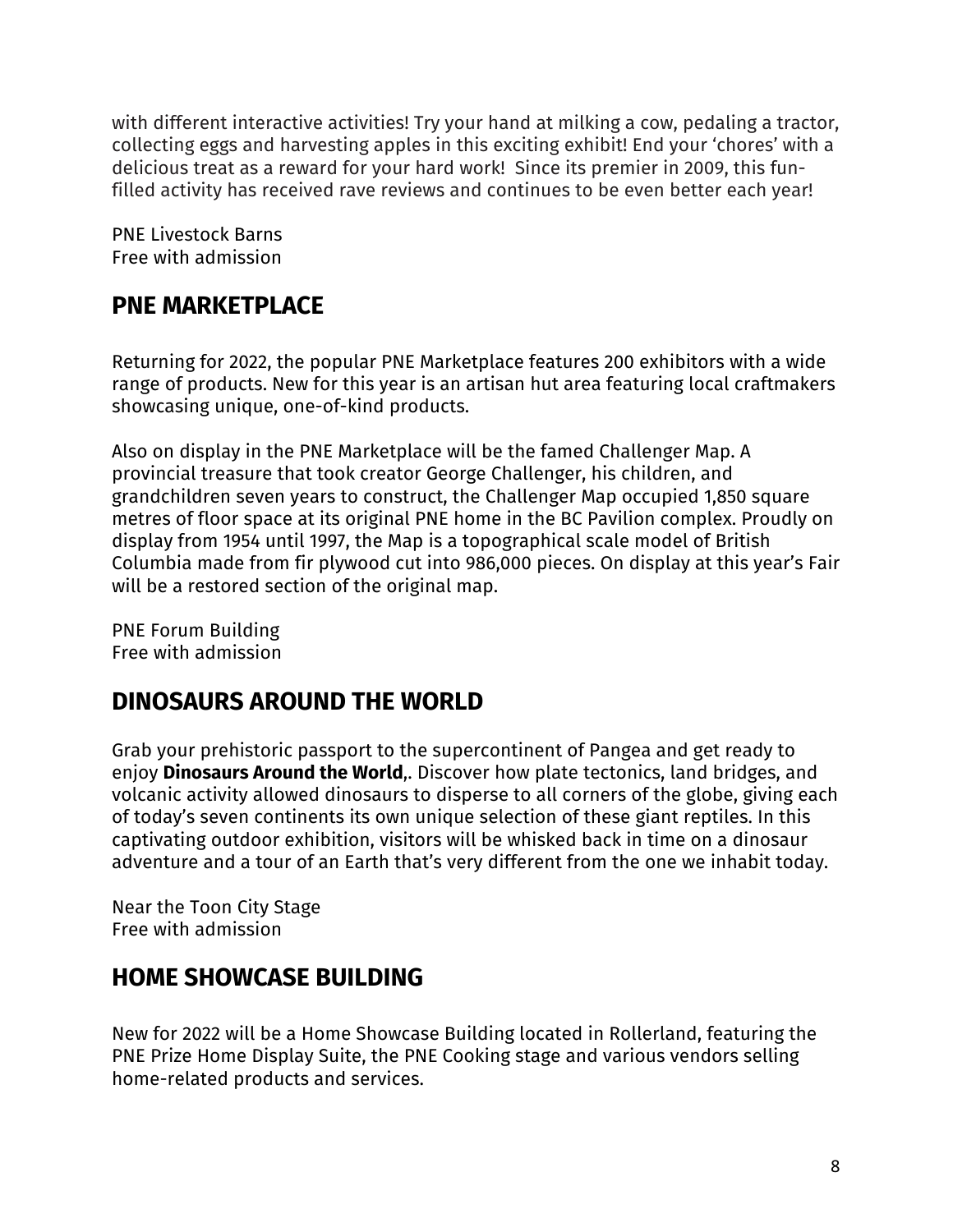## **PNE Prize Home Display Suite**

Win a house! Win a car! Visit the PNE Prize Home Display Suite and learn about all the amazing features of this year's Grand Prize. The grand prize package totals over \$2.4 million and includes a West Coast modern home that has already been constructed on its Langley property. You can also win 5 Chevrolet vehicles, cash prizes, a Sport Trek Travel Trailer, Harley-Davidson motorcycle, a Yaletown Interiors furniture shopping spree, a Beachcomber hot tub package and bonus draw cash prizes.

The house might not be on-site but your dreams of winning are!

## **PNE Cooking Stage**

The Home Showcase Building will also host the popular PNE Cooking Stage. Three shows daily of mouthwatering inspiration will encourage you to try out new flavours and techniques. Learn from the best, as some of BCs top chefs bring a new variety of recipes promoting locally produced ingredients and highlighting the best of BCs agriculture.

Rollerland Building 11am – 10pm Free with admission

## **ON-THE-STREET**

Watch for music, comedy and street celebrations throughout the Fairgrounds daily including:

- **The Checkerboard Guy**
- **PNE Pep Band**
- **Los Dorados Mariachi, Canada's premier mariachi ensemble**
- **Chinese Lion Dance**

Free with admission

# **Dates and Pricing**

The 2022 Fair will run from August 20th until September 5th from 11am until 11pm. The Fair will be closed on Monday, August 22nd and August 29th

## **Fair Gate Passes**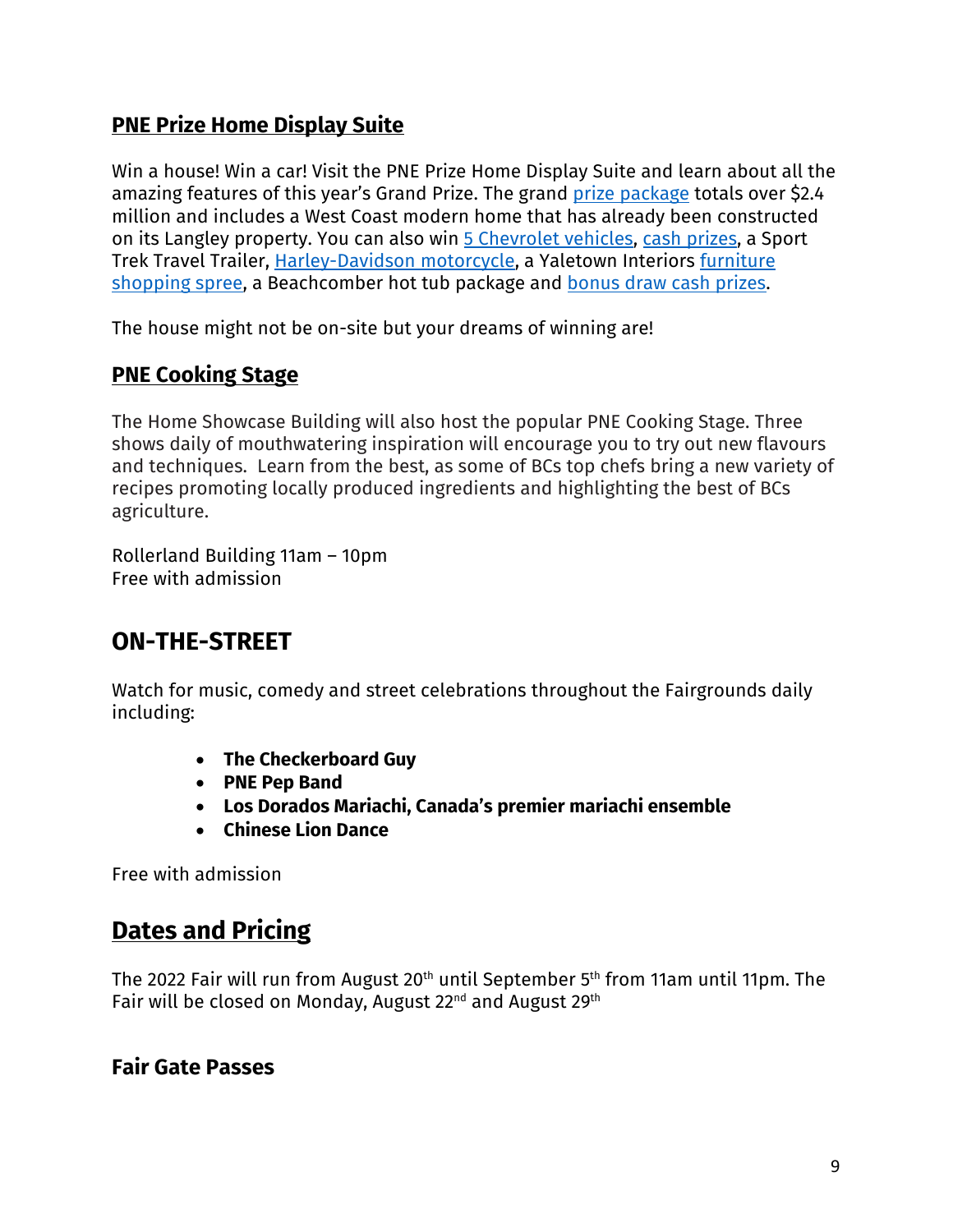| Adult     | 20.00       |
|-----------|-------------|
| Youth     | 14.00       |
| Child     | 7.00        |
| Senior    | 14.00       |
| 3 & under | <b>FRFF</b> |

Save \$2 on gate passes if you buy in advance!

## **Ride Passes**

Save \$2 on ride passes if you buy in advance!

| <b>Thrill Seeker</b>             | Ś  | 45.50 |
|----------------------------------|----|-------|
| <b>Fun Pass</b>                  | S  | 33.50 |
| Ride Coupon (each)               | Ś. | 2.00  |
| Ride Coupon Book<br>(30 tickets) | \$ | 54.00 |
| Rapid Pass (add-                 | \$ | 27.00 |

#### **For more information about PNE Fair visit: www.pne.ca**

#### **Connect with the PNE:**

www.facebook.com/PNE.Playland/ https://instagram.com/PNE\_Playland http://www.twitter.com/PNE\_Playland

#### **About the PNE:**

Owned by the City of Vancouver, the Pacific National Exhibition (PNE) is a healthy and vibrant non-profit organization dedicated to delivering over 3 million visitors a year with memorable experiences through access to first-class cultural, music, sporting and family entertainment events, as well as access to public space for passive recreation. Founded in 1910, the PNE's home is Hastings Park, a multi-facility venue in Vancouver where the organization manages four activity streams: the annual PNE Fair, Playland Amusement Park, Park Care and Facility Maintenance and an expansive portfolio of year-round events. All revenues generated are invested back into park space, community programs and nonrevenue generating educational and entertainment experiences.